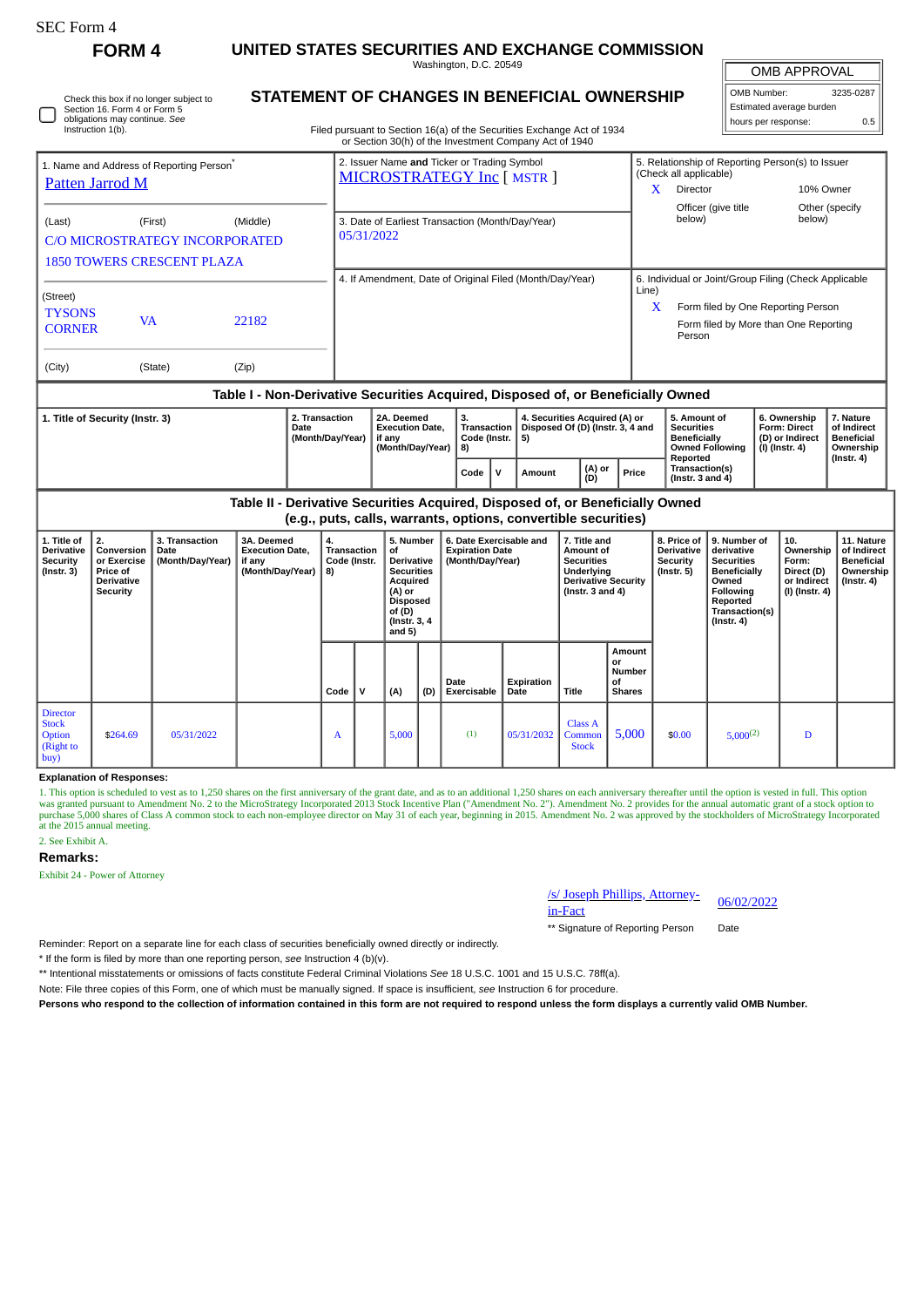#### POWER OF ATTORNEY

Know all by these presents, that the undersigned hereby constitutes and appoints each of W. Ming Shao, Andrew Kang, and Joseph Phillips, signing singly, the undersigned's true and lawful attorney-in-fact to:

(1) execute for and on behalf of the undersigned, in the undersigned's capacity as an officer and/or director of MicroStrategy Incorporated (the "Company"), Forms 3, 4, and 5 in accordance with Section 16(a) of the Securities Exchange Act of 1934 and the rules thereunder;

(2) do and perform any and all acts for and on behalf of the undersigned which may be necessary or desirable to complete and execute any such Form 3, 4, or 5 and timely file such form with the United States Securities and Exchange Commission and any stock exchange or similar authority; and

(3) take any other action of any type whatsoever in connection with the foregoing which, in the opinion of such attorney-in-fact, may be of benefit to, and in the best interest of, or legally required by, the undersigned, it being understood that the documents executed by such attorney-in-fact on behalf of the undersigned pursuant to this Power of Attorney shall be in such form and shall contain such terms and conditions as such attorney-in-fact may approve in such attorney-in-fact's discretion.

The undersigned hereby grants to each such attorney-in-fact full power and authority to do and perform any and every act and thing whatsoever requisite, necessary, or proper to be done in the exercise of any of the rights and powers herein granted, as fully to all intents and purposes as the undersigned might or could do if personally present, with full power of substitution or revocation, hereby ratifying and confirming all that such attorney-in-fact, or such attorney-in-fact's substitute or substitutes, shall lawfully do or cause to be done by virtue of this Power of Attorney and the rights and powers herein granted. The undersigned acknowledges that the foregoing attorneys-in-fact, in serving in such capacity at the request of the undersigned, are not assuming, nor is the Company assuming, any of the undersigned's responsibilities to comply with, or the undersigned's liability under, Section 16 of the Securities Exchange Act of 1934.

This Power of Attorney supersedes any and all previous Powers of Attorney relating to Form 3, 4, and 5 filings in the undersigned's capacity as an officer and/or director of the Company, and shall remain in full force and effect until the undersigned is no longer required to file Forms 3, 4, and 5 with respect to the undersigned's holdings of and transactions in securities issued by the Company, unless earlier revoked by the undersigned in a signed writing delivered to the foregoing attorneys-in-fact.

IN WITNESS WHEREOF, the undersigned has caused this Power of Attorney to be executed as of the date written below.

Signature: /s/ Jarrod M. Patten Print Name: Jarrod M. Patten Print Date: June 2, 2022